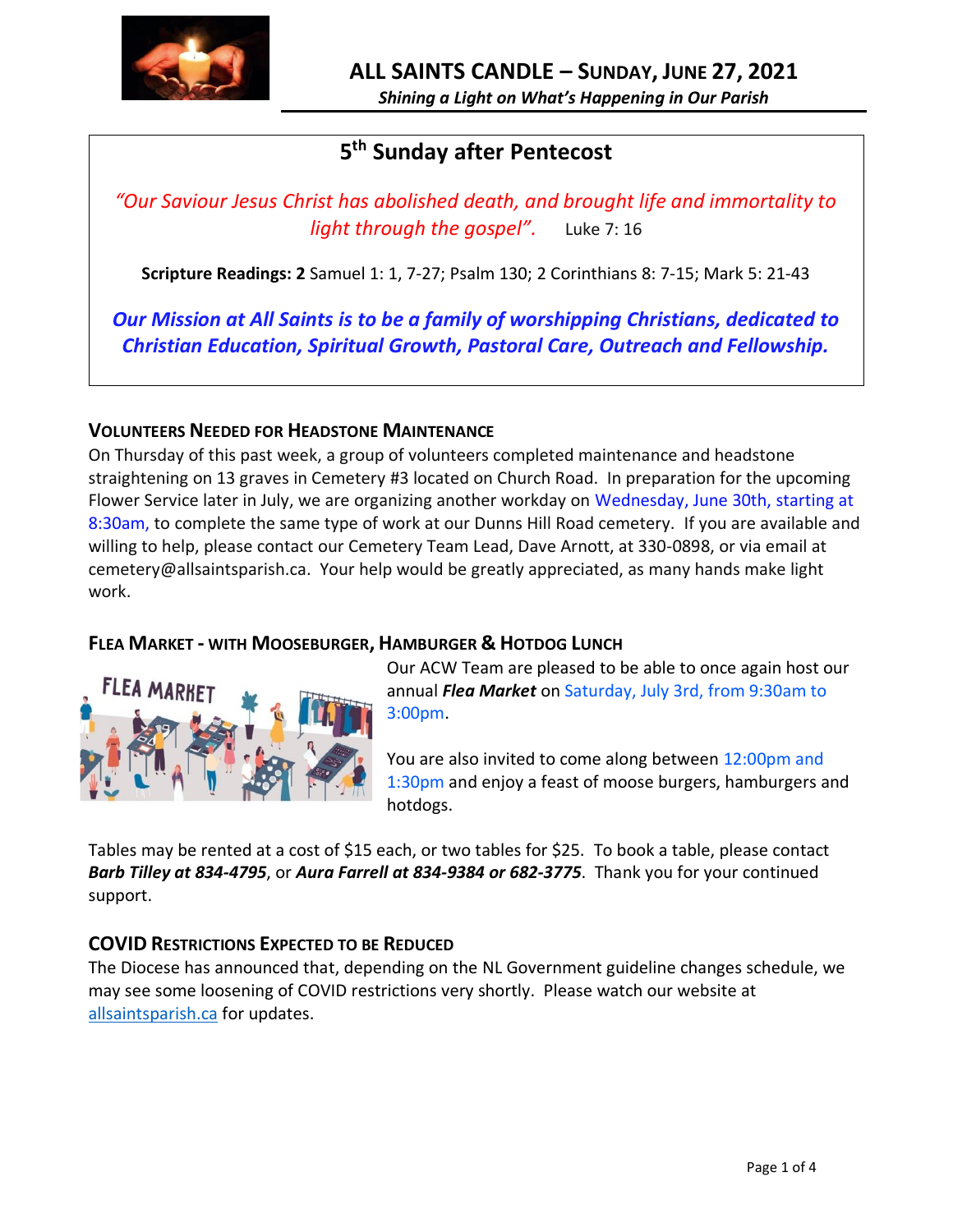# **OUR 2021 FLOWER SERVICES ARE A GO !!!**



Our Flower Service at Dunns Hill Road will be held on Sunday, July 25th, starting at 2:00pm, and the Church Road Flower Service will be on Sunday, August 01st, starting at 2:00pm. Following tradition, if the Sunday afternoon has inclement weather, the service will be moved to the next available suitable weather evening, starting at 7:00pm. We will post any updates here on our website.

As with all gatherings during COVID, pre-registration is required, and can be done by either calling our Parish Office at 834-4501, or by registering online at our website by [clicking here.](http://allsaintsparish.ca/covid-pre-registration-form) Of course these current plans are subject to change, depending on pandemic conditions, and the guidance of the Chief Medical Officer of Health.

[Click here](https://anglicanenl.net/home/wp-content/uploads/2021/05/Guidelines-for-Outdoor-Flower-services-May-2021.pdf) to read the complete current Diocesan guidelines with respect to safely managing outdoor cemetery flower services, issued on May 30, 2021, however, it it is expected the Diocese with soon have another update based the the NL Governments recent program announcement, [Together Again.](https://www.gov.nl.ca/covid-19/together-again/)

### **AGM IS SCHEDULED FOR OCTOBER 3RD**



Our Annual General Meeting (AGM) is currently scheduled for Sunday, October 3rd, starting at 6:00pm. Because of the variability of safety guidelines due to changes in the COVID pandemic, more information will be made available as that date draws nearer. We will be setting our seating capacity based on the guidelines at that time. Please keep checking back to our [website](/Users/ralphfagan/Documents/All%20Saints%20Parish/Candle/ASP%202021%20Candle/allsaintsparish.ca) for updates.



**DO WE HAVE YOUR EMAIL ADDRESS?** - Now, more than ever, email is becoming one of the safest and quickest ways for our Parish to keep you informed. If we do not already have you email address on file, and you are not regularly receiving our bulletins and information updates, we would love for your to provide it to us. Please email it t[o communications@allsaintsparish.ca,](mailto:communications@allsaintsparish.ca?subject=eMail%20Address%20Update) or simply [click here](http://allsaintsparish.ca/email_updates) to complete our online email registration form.

**ALL SAINTS CHURCH SERVICES –** To attend our live in-Church services you must pre-register per the instructions below, or you may view our pre-recorded services by [clicking here.](http://allsaintsparish.ca/recorded-church-services) Below is a brief summary of current guidelines:

- All attendees MUST pre-register for ANY Church gathering. You may do so online by [clicking here,](http://allsaintsparish.ca/covid-pre-registration-form) or you may call our Parish Office at 834-4501
- Our Parish has resumed operations based on the February 01, 2021 version of the "Many Members - [One Body" \(MMOB\)](https://anglicanenl.net/home/wp-content/uploads/2021/02/Many-Members-One-Body-February-2021.pdf) Diocesan guidelines document. This includes meetings of Vestry, ACW, Men's Fellowship, Bible Study, etc…
- The maximum capacity at indoor gatherings is 100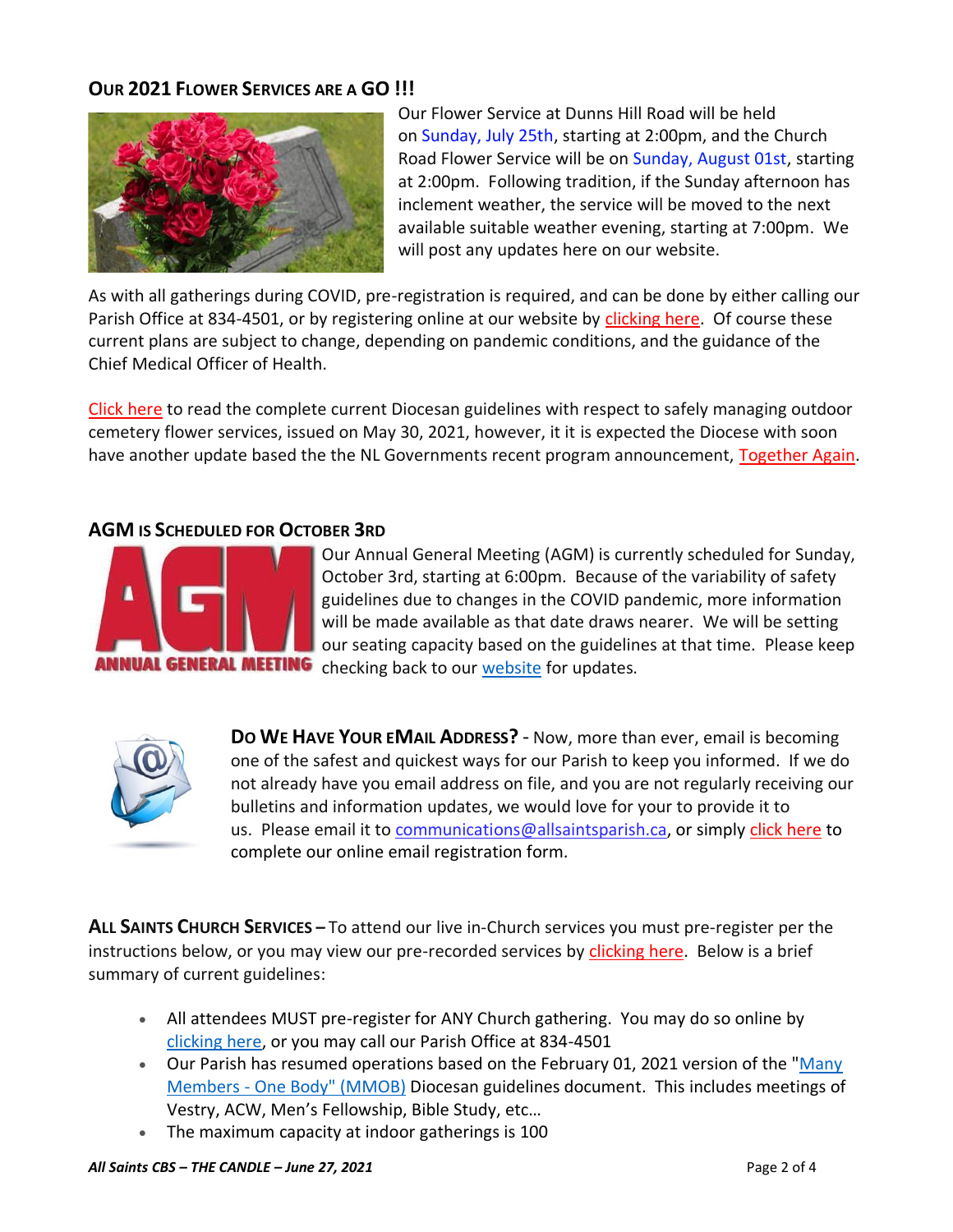- People may share a pew with any of their 20 consistent close contacts
- Masks must be worn at all times at all indoor gatherings, except to consume the Eucharist, or by a speaker or solo performer.
- During any 60-minute service, there can only be a maximum of 30 minutes of singing by either a soloist or choir. The congregation itself is only permitted to sing one hymn, which must be just prior to exiting.
- Virtual or curb-side drop-off fundraising may resume with a maximum of 50 volunteers in the building

**2021 CHURCH OFFERTORY ENVELOPES** – We would like to remind you that if you have not yet picked up your 2021 offertory envelopes, they are being held at the Parish Office for pick up. We encourage you to continue to use our secure mail drop-slot, which is located at the top of the stairs, just to the left of the main entrance of our Parish Hall.

You may also e-Transfer your offering via Interac simply by emailing

it to [donations@allsaintsparish.ca.](mailto:donations@allsaintsparish.ca) And of course, we always encourage you to consider signing up for our eGivings program which automatically deposits your offering at whatever interval you choose and are comfortable with. Simply [click here](http://allsaintsparish.ca/egiving-online-information-form) to register, or go to our website and follow the eGiving notes. If you have [any](https://wfsites-to.websitecreatorprotool.com/870a5dd5.com/Admin/%7BSK_NODEID__22939341__SK%7D) questions, please email your Finance Team at [finance@allsaintsparish.ca,](mailto:finance@allsaintsparish.ca) or call our Office at 834-4501.

**SPONSORING 'THE CANDLE'** - We would like to remind Parishioners and Friends that you may sponsor our weekly bulletin, **'***THE CANDLE***'**, and have it dedicated in memory of a loved one. Your personal tribute will be prominently posted on the Bible graphic located at the top of the front page, and your kind donation of \$25 would be greatly appreciated. Additionally, you can honor a loved one by posting your

favourite picture, along with a memorial verse, and your kind donation of \$50 for this full-page tribute is greatly appreciated. A paper copy of '*THE CANDLE*' is distributed at all Sunday services, and a digital copy is permanently archived on our Parish website at [allsaintsparish.ca](http://allsaintsparish.ca/thecandle.html)

> **KIDS CORNER** is our resource area for a variety of Christian Youth Education activities. If you would like to be a part of this exciting Ministry, please let us know by clicking [here.](http://allsaintsparish.ca/index.html#comments) Stay tuned for a new craft activity each Sunday....

# **IN MEMORIAM – GENERAL FUND**

- In loving memory of *Barbara Ann Peach*, on the anniversary of her death on July 07, 2020 by Robert (Bob) Peach
- In loving memory of grand-daughter *Samantha Haines*, remembering her birthday on June 27, 1992 – by Enid and Gordon Haines